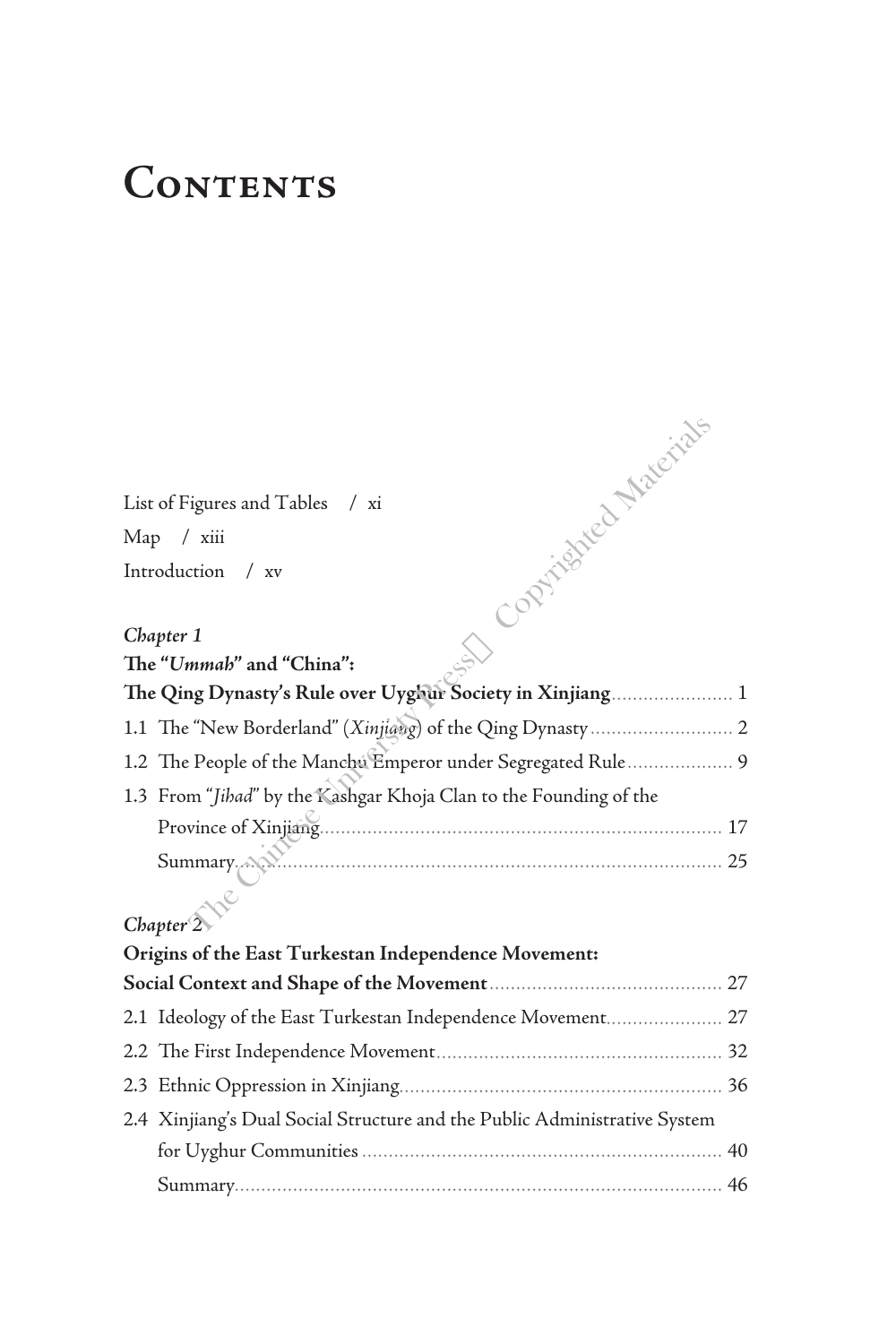# *Chapter 3*

| The Anti-Japanese, Pro-Soviet Agenda: Surface and Substance- |                                                                    |  |
|--------------------------------------------------------------|--------------------------------------------------------------------|--|
|                                                              | Sheng Shicai's Political Agenda and Ethnic Problems in Xinjiang 49 |  |
|                                                              |                                                                    |  |
|                                                              |                                                                    |  |
|                                                              |                                                                    |  |

### *Chapter 4*

| The Dual Power Structure and Ethnic Problems:                           |  |
|-------------------------------------------------------------------------|--|
| The Political Agenda and Ethnic Policies under Sheng Shicai's Regime 73 |  |
| 4.1 Soviet Support and the Establishment of Sheng Shicai's System       |  |
|                                                                         |  |
| 4.2 The Formation of a Dual Power Structure in Xinjiang Province  81    |  |
|                                                                         |  |
|                                                                         |  |

## *Chapter 5*

|                                                                        | The Dual Power Structure and Ethinc Problems:                           |  |
|------------------------------------------------------------------------|-------------------------------------------------------------------------|--|
|                                                                        | The Political Agenda and Ethnic Policies under Sheng Shicai's Regime 73 |  |
|                                                                        | 4.1 Soviet Support and the Establishment of Sheng Shicai's System       |  |
|                                                                        |                                                                         |  |
|                                                                        | 4.2 The Formation of a Dual Power Structure in Xinjiang Province  81    |  |
|                                                                        |                                                                         |  |
|                                                                        |                                                                         |  |
|                                                                        |                                                                         |  |
|                                                                        | Chapter 5                                                               |  |
| Soviet-Backed "Jihad" by the Turkic-Islamic Peoples of China: The Rise |                                                                         |  |
|                                                                        | of the Second Independence Movement and the Ghulja Uprising 107         |  |
|                                                                        | 5.1 Nationalist Secret Societies and Their Political Views 108          |  |
|                                                                        | 5.2 Secret Rebel Organizations and Guerrilla Forces Formed by the       |  |
|                                                                        |                                                                         |  |
|                                                                        |                                                                         |  |
|                                                                        | 5.4 Victory in the Ghulja Uprising and Soviet Support 134               |  |
|                                                                        |                                                                         |  |

### *Chapter 6*

### **Authority and Power:**

| Political Structure of the East Turkestan Republic in Wartime  143 |                                                          |  |
|--------------------------------------------------------------------|----------------------------------------------------------|--|
|                                                                    | 6.1 Legitimacy Founded Upon Traditional Authority  143   |  |
|                                                                    | 6.2 Intellectuals and Political Power in the Republic151 |  |
|                                                                    |                                                          |  |
|                                                                    |                                                          |  |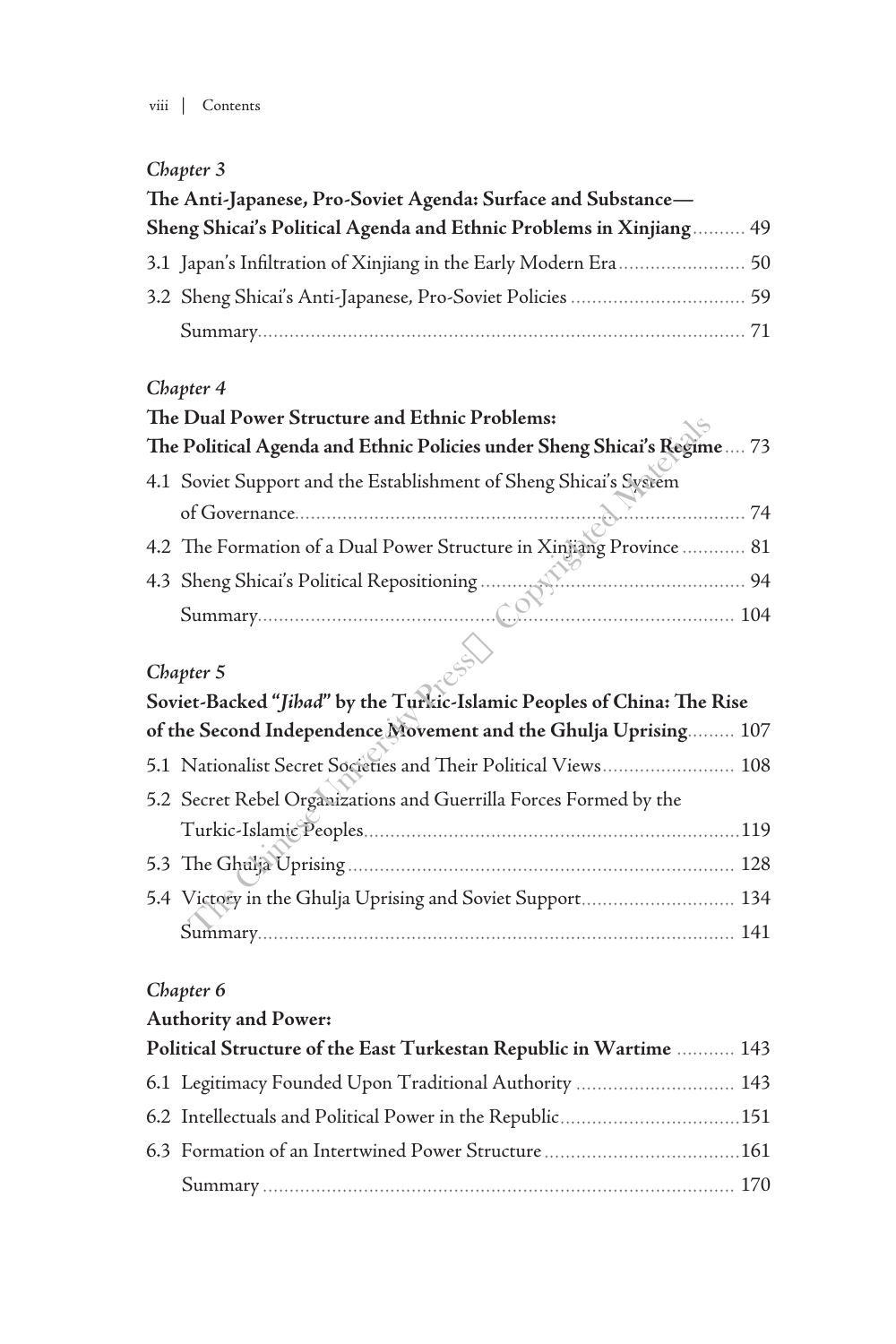### *Chapter 7*

| The Meeting Point of Nationalism and Communism:                                                                                                         |  |  |
|---------------------------------------------------------------------------------------------------------------------------------------------------------|--|--|
| Soviet Backdrop to the Expansion of the East Turkestan Republic  173                                                                                    |  |  |
| 7.1 The Establishment of a "Three-Front War," "Residence No. 1," and                                                                                    |  |  |
|                                                                                                                                                         |  |  |
| 7.2 The "Liberation of Tarbagatay District" and the "Imir Command Post"181                                                                              |  |  |
| 7.3 The "Liberation of Altay District," the "White House," and the                                                                                      |  |  |
| .185                                                                                                                                                    |  |  |
| 194<br>International Politics and the Tragedy of the Republic:<br>Behind the Scenes of the Xinjiang Peace Talks<br>8.1 Soviet Objectives in Summary 2.2 |  |  |
|                                                                                                                                                         |  |  |
|                                                                                                                                                         |  |  |
|                                                                                                                                                         |  |  |
|                                                                                                                                                         |  |  |
|                                                                                                                                                         |  |  |
|                                                                                                                                                         |  |  |
|                                                                                                                                                         |  |  |
| Chapter 9                                                                                                                                               |  |  |
| "National Independence" or "National Liberation":                                                                                                       |  |  |
|                                                                                                                                                         |  |  |
| 9.1 A Schism over the Objective of "National Revolution"  226                                                                                           |  |  |
| 9.2 From the Revolutionary Youth League" to the "Revolutionary Party"232                                                                                |  |  |
|                                                                                                                                                         |  |  |

#### *Chapter 9*

| "National Independence" or "National Liberation":                        |  |  |
|--------------------------------------------------------------------------|--|--|
|                                                                          |  |  |
| 9.1 A Schism over the Objective of "National Revolution"  226            |  |  |
| 9.2 From the Revolutionary Youth League" to the "Revolutionary Party"232 |  |  |
|                                                                          |  |  |
|                                                                          |  |  |

#### *Chapter 10*

### **Ideals Versus Reality: A Detailed Analysis of**

| the Second East Turkestan Independence Movement 253                         |  |
|-----------------------------------------------------------------------------|--|
| 10.1 The Will of the Soviet Union and the Undemocratic Political System 254 |  |
| 10.2 Conflict between Modern Objectives and Traditional Society 259         |  |
|                                                                             |  |